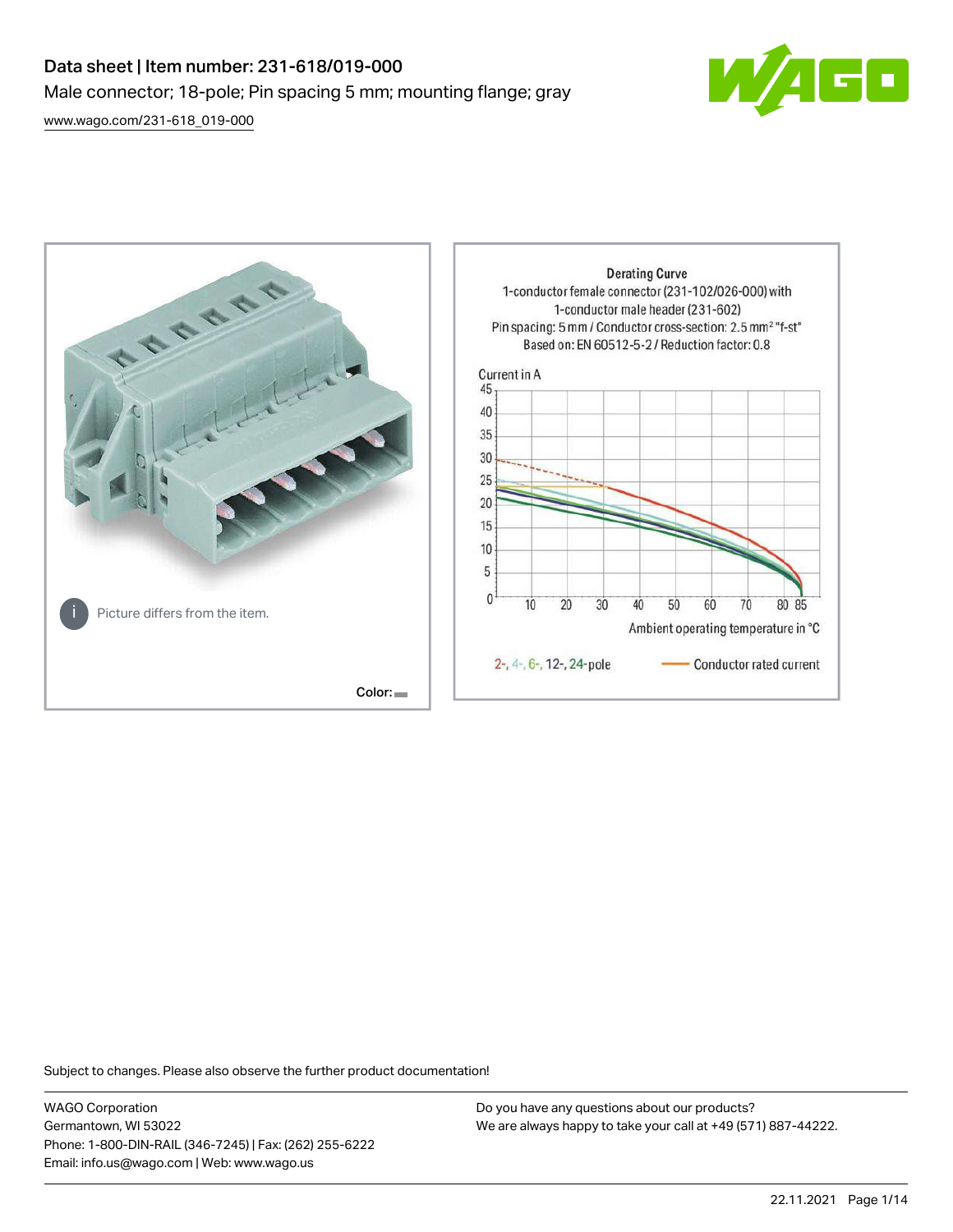



```
L = (pole no. -1) x pin spacing +8.2 mm
```
 $L_3 = L - 0.2$  mm

```
L_4 = L3 + 5.8 mm
```

```
L_{\rm g} = L3 + 11.8 mm
```
#### Item description

- $\blacksquare$ Universal connection for all conductor types
- Easy cable pre-assembly and on-unit wiring via vertical and horizontal CAGE CLAMP<sup>®</sup> actuation  $\blacksquare$

Subject to changes. Please also observe the further product documentation! For wire-to-wire and board-to-wire connections

WAGO Corporation Germantown, WI 53022 Phone: 1-800-DIN-RAIL (346-7245) | Fax: (262) 255-6222 Email: info.us@wago.com | Web: www.wago.us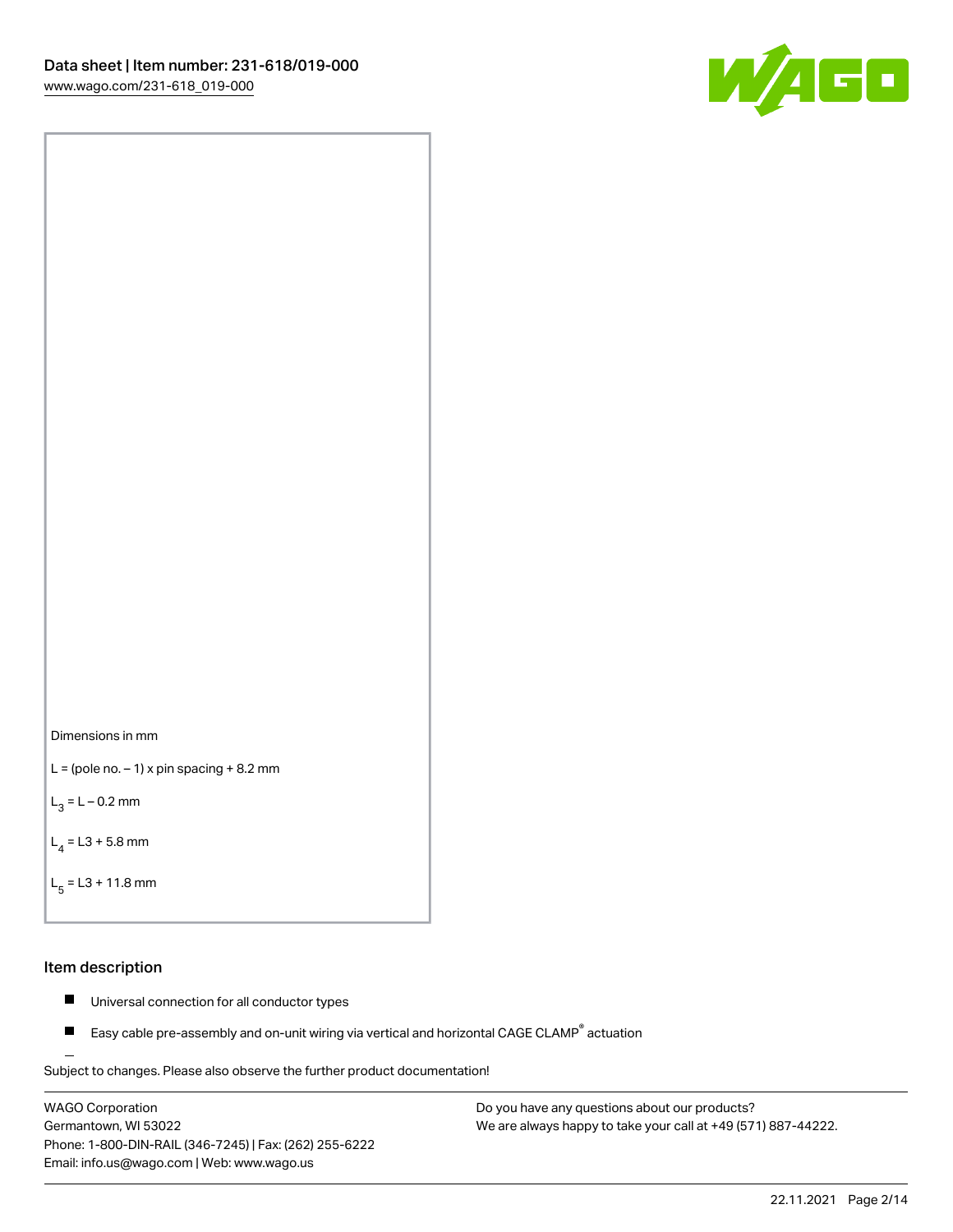

- For wire-to-wire and board-to-wire connections
- $\blacksquare$ Versions available with snap-in mounting feet or flanges for panel or through-panel mounting
- $\blacksquare$ With coding fingers

# Data

## Notes

| Safety information 1 | The MCS-MULTI CONNECTION SYSTEM includes connectors<br>without breaking capacity in accordance with DIN EN 61984. When<br>used as intended, these connectors must not be connected<br>/disconnected when live or under load. The circuit design should<br>ensure header pins, which can be touched, are not live when<br>unmated. |
|----------------------|-----------------------------------------------------------------------------------------------------------------------------------------------------------------------------------------------------------------------------------------------------------------------------------------------------------------------------------|
| Variants:            | Other pole numbers<br>Gold-plated or partially gold-plated contact surfaces<br>Other versions (or variants) can be requested from WAGO Sales or<br>configured at https://configurator.wago.com/                                                                                                                                   |

# Electrical data

## IEC Approvals

| Ratings per                 | IEC/EN 60664-1                                                        |
|-----------------------------|-----------------------------------------------------------------------|
| Rated voltage (III / 3)     | 320 V                                                                 |
| Rated surge voltage (III/3) | 4 <sub>k</sub> V                                                      |
| Rated voltage (III/2)       | 320 V                                                                 |
| Rated surge voltage (III/2) | 4 <sub>k</sub> V                                                      |
| Nominal voltage (II/2)      | 630 V                                                                 |
| Rated surge voltage (II/2)  | 4 <sub>k</sub> V                                                      |
| Rated current               | 12A                                                                   |
| Legend (ratings)            | $(III / 2)$ $\triangle$ Overvoltage category III / Pollution degree 2 |

## UL Approvals

| Approvals per                  | UL 1059 |
|--------------------------------|---------|
| Rated voltage UL (Use Group B) | 300 V   |
| Rated current UL (Use Group B) | 15 A    |
| Rated voltage UL (Use Group D) | 300 V   |
| Rated current UL (Use Group D) | 10 A    |

Subject to changes. Please also observe the further product documentation!

| <b>WAGO Corporation</b>                                | Do you have any questions about our products?                 |
|--------------------------------------------------------|---------------------------------------------------------------|
| Germantown, WI 53022                                   | We are always happy to take your call at +49 (571) 887-44222. |
| Phone: 1-800-DIN-RAIL (346-7245)   Fax: (262) 255-6222 |                                                               |
| Email: info.us@wago.com   Web: www.wago.us             |                                                               |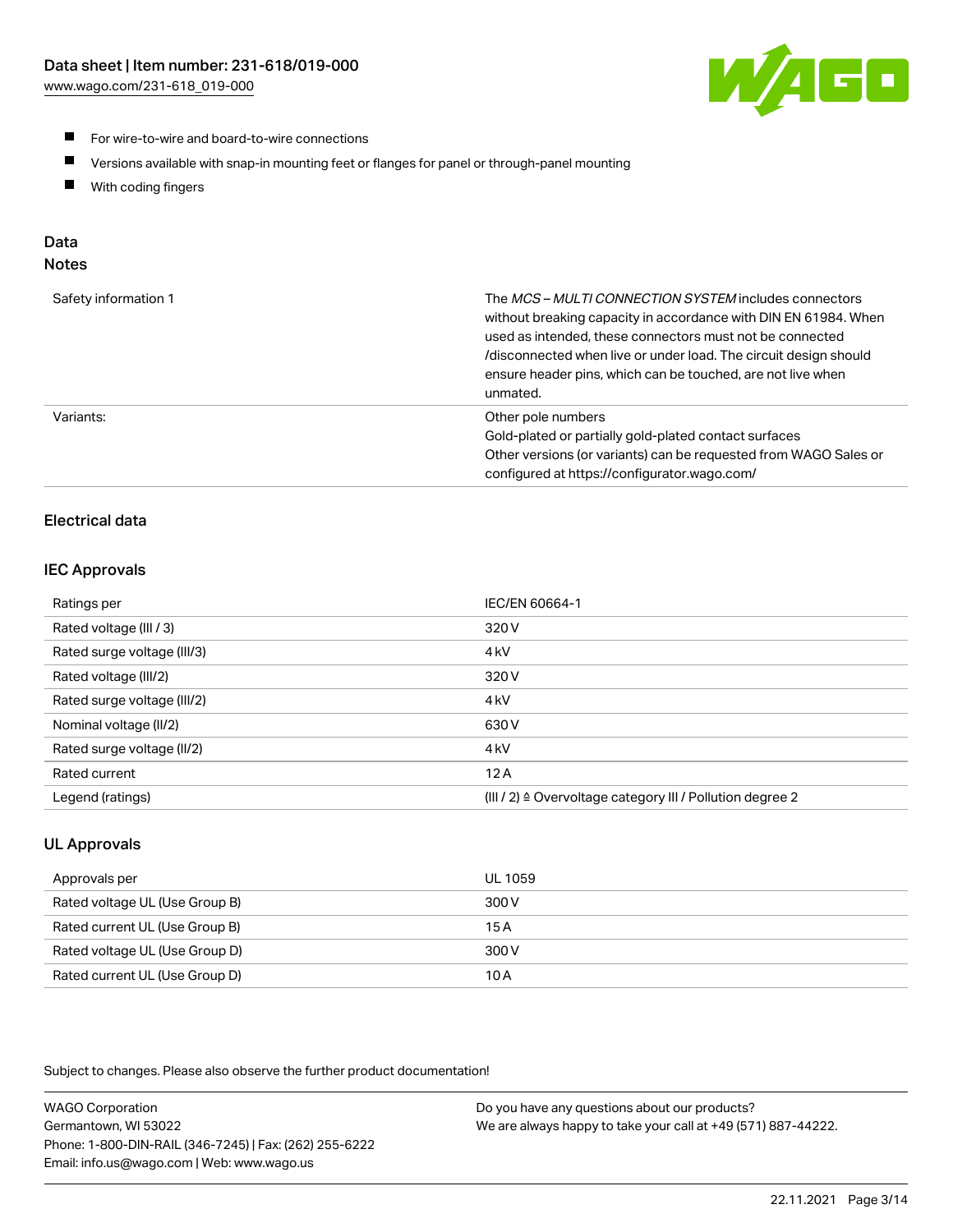

#### Ratings per UL

| Rated voltage UL 1977 | 600 V |
|-----------------------|-------|
| Rated current UL 1977 | 1 E   |

#### CSA Approvals

| Approvals per                   | CSA   |
|---------------------------------|-------|
| Rated voltage CSA (Use Group B) | 300 V |
| Rated current CSA (Use Group B) | 15 A  |
| Rated voltage CSA (Use Group D) | 300 V |
| Rated current CSA (Use Group D) | 10 A  |

#### Connection data

| Total number of connection points | 18 |
|-----------------------------------|----|
| Total number of potentials        | 18 |
| Number of connection types        |    |
| Number of levels                  |    |

#### Connection 1

| Connection technology                             | CAGE CLAMP <sup>®</sup>                |
|---------------------------------------------------|----------------------------------------|
| Actuation type                                    | Operating tool                         |
| Solid conductor                                   | $0.082.5$ mm <sup>2</sup> / 28  12 AWG |
| Fine-stranded conductor                           | $0.082.5$ mm <sup>2</sup> / 28  12 AWG |
| Fine-stranded conductor; with insulated ferrule   | $0.251.5$ mm <sup>2</sup>              |
| Fine-stranded conductor; with uninsulated ferrule | $0.252.5$ mm <sup>2</sup>              |
| Strip length                                      | 89 mm / 0.31  0.35 inch                |
| Number of poles                                   | 18                                     |
| Conductor entry direction to mating direction     | 0°                                     |

## Physical data

| Pin spacing | 5 mm / 0.197 inch     |
|-------------|-----------------------|
| Width       | 104.8 mm / 4.126 inch |
| Height      | 14.3 mm / 0.563 inch  |
| Depth       | 27.5 mm / 1.083 inch  |

Subject to changes. Please also observe the further product documentation!

WAGO Corporation Germantown, WI 53022 Phone: 1-800-DIN-RAIL (346-7245) | Fax: (262) 255-6222 Email: info.us@wago.com | Web: www.wago.us Do you have any questions about our products? We are always happy to take your call at +49 (571) 887-44222.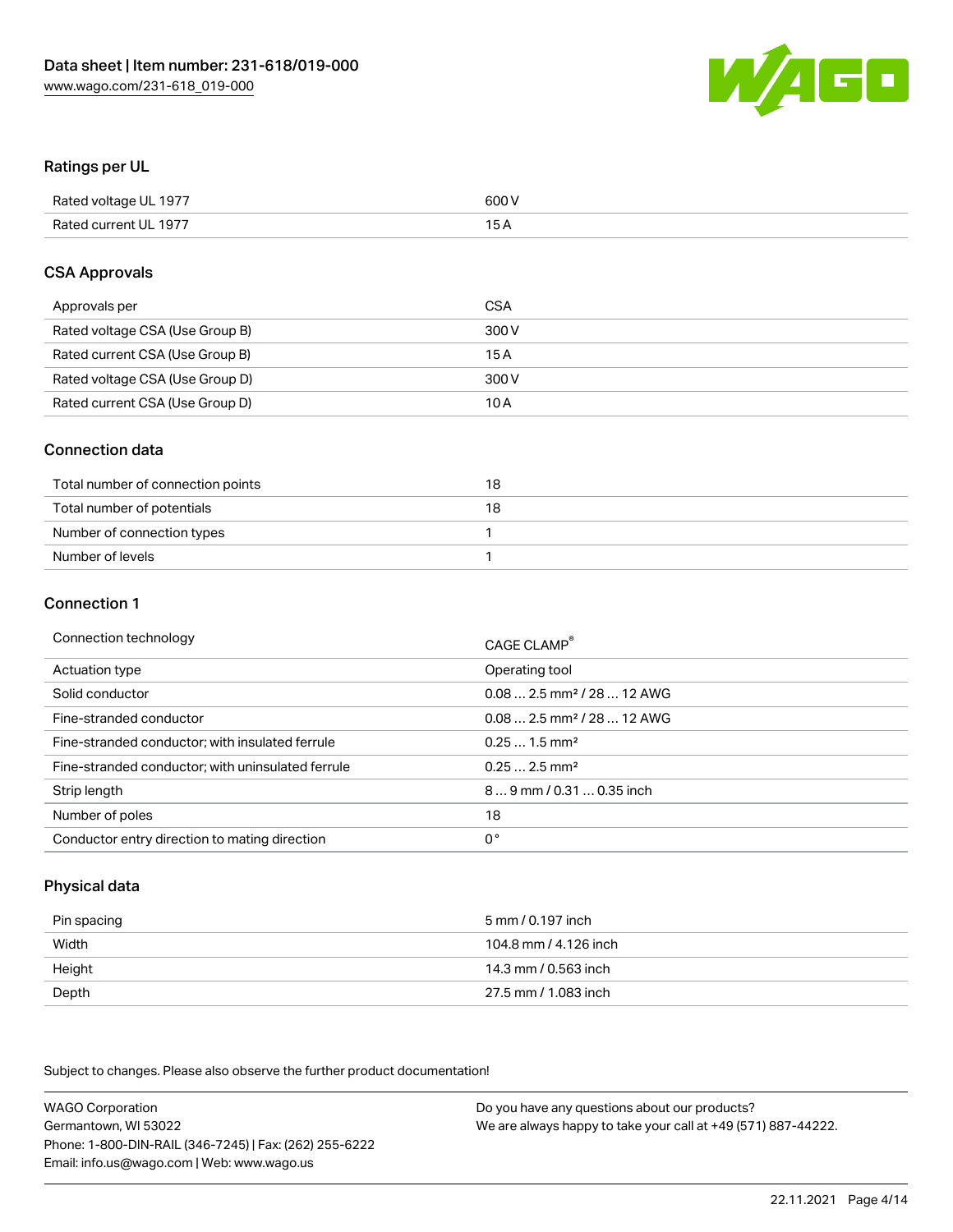

#### Mechanical data

| Mounting type | Mounting flange       |
|---------------|-----------------------|
| Mounting type | Feed-through mounting |
|               | Panel mounting        |

#### Plug-in connection

| Contact type (pluggable connector) | Male connector/plug |
|------------------------------------|---------------------|
| Connector (connection type)        | for conductor       |
| Mismating protection               | No                  |
| Locking of plug-in connection      | Without             |

## Material data

| Color                       | gray                                  |
|-----------------------------|---------------------------------------|
| Material group              |                                       |
| Insulation material         | Polyamide (PA66)                      |
| Flammability class per UL94 | V0                                    |
| Clamping spring material    | Chrome nickel spring steel (CrNi)     |
| Contact material            | Electrolytic copper $(E_{\text{Cl}})$ |
| Contact plating             | tin-plated                            |
| Fire load                   | 0.494 MJ                              |
| Weight                      | 28.4 g                                |
|                             |                                       |

## Environmental requirements

| Limit temperature range<br>. | +100 °C<br>-60 |  |
|------------------------------|----------------|--|
|------------------------------|----------------|--|

## Commercial data

| Product Group         | 3 (Multi Conn. System) |
|-----------------------|------------------------|
| PU (SPU)              | 10 Stück               |
| Packaging type        | box                    |
| Country of origin     | DE.                    |
| <b>GTIN</b>           | 4044918259040          |
| Customs tariff number | 8536694040             |

## Approvals / Certificates

#### Country specific Approvals

Subject to changes. Please also observe the further product documentation!

| <b>WAGO Corporation</b>                                | Do you have any questions about our products?                 |
|--------------------------------------------------------|---------------------------------------------------------------|
| Germantown, WI 53022                                   | We are always happy to take your call at +49 (571) 887-44222. |
| Phone: 1-800-DIN-RAIL (346-7245)   Fax: (262) 255-6222 |                                                               |
| Email: info.us@wago.com   Web: www.wago.us             |                                                               |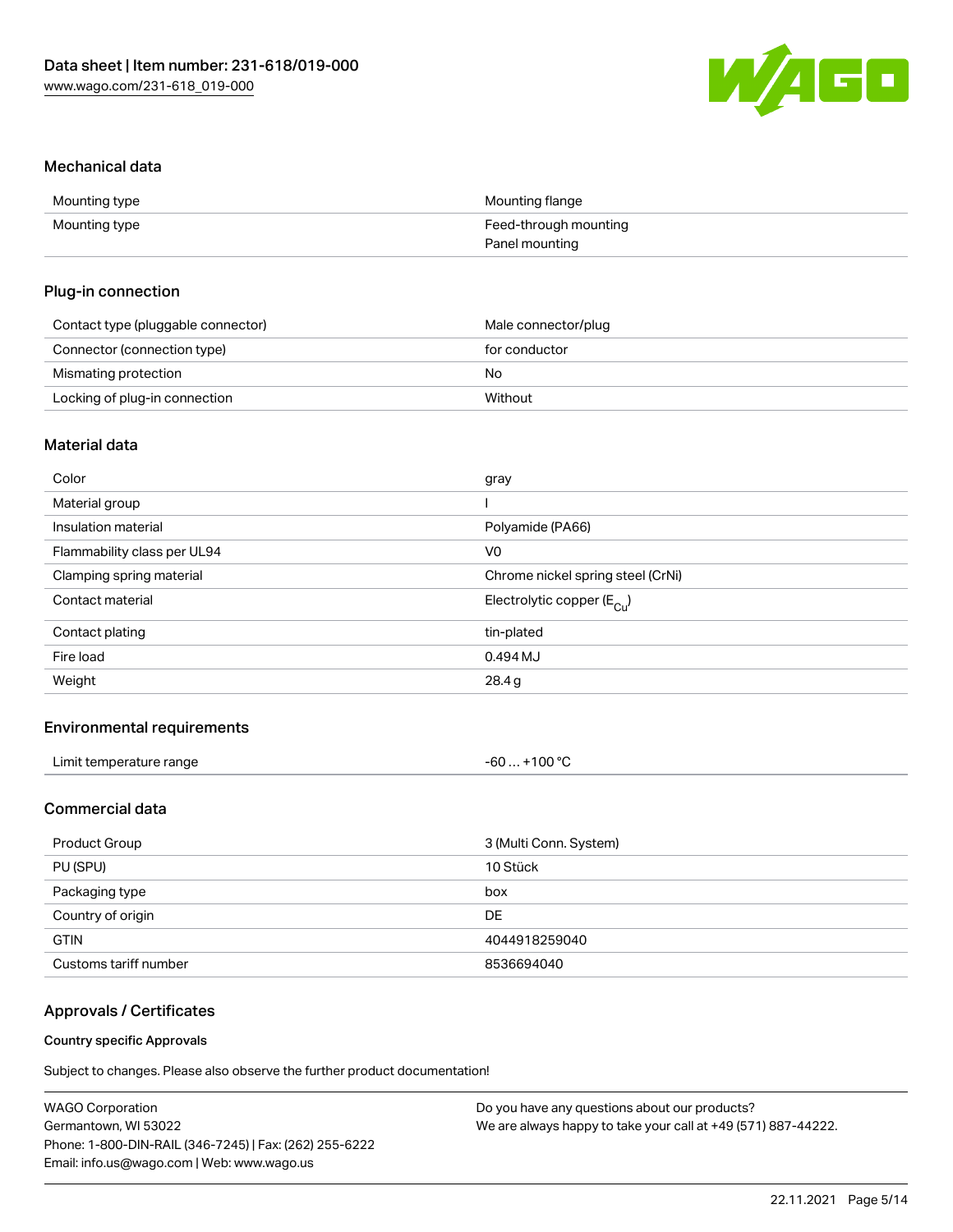

| Logo | Approval                               | <b>Additional Approval Text</b> | Certificate<br>name |
|------|----------------------------------------|---------------------------------|---------------------|
|      | CВ<br>DEKRA Certification B.V.         | IEC 61984                       | NL-39756            |
|      | <b>CSA</b><br>DEKRA Certification B.V. | C <sub>22.2</sub>               | 1466354             |

#### Ship Approvals

| Approval                                                | <b>Additional Approval Text</b> | Certificate<br>name                |
|---------------------------------------------------------|---------------------------------|------------------------------------|
| <b>ABS</b><br>American Bureau of Shipping               | $\overline{\phantom{0}}$        | $19 -$<br>HG1869876-<br><b>PDA</b> |
| BV<br>Bureau Veritas S.A.                               | <b>IEC 60998</b>                | 11915/D0<br><b>BV</b>              |
| <b>DNV GL</b><br>Det Norske Veritas, Germanischer Lloyd | -                               | TAE000016Z                         |
|                                                         |                                 |                                    |

#### UL-Approvals

|      |                                |                          | Certificate |
|------|--------------------------------|--------------------------|-------------|
| Logo | Approval                       | Additional Approval Text | name        |
|      | UL                             | <b>UL 1977</b>           | E45171      |
| J    | Underwriters Laboratories Inc. |                          |             |

## Counterpart

|          | Item no.231-118/026-000<br>Female plug; 18-pole; 12 AWG max; pin spacing 5 mm; 1 conductor per pole; gray | www.wago.com/231-118/026-000 |
|----------|-----------------------------------------------------------------------------------------------------------|------------------------------|
| 感        | Item no.232-148<br>THT female header; straight; Pin spacing 5 mm; 18-pole; 0.6 x 1.0 mm solder pin; gray  | www.wago.com/232-148         |
| 1.100000 | Item no.232-248<br>THT female header; angled; Pin spacing 5 mm; 18-pole; 0.6 x 1.0 mm solder pin; gray    | www.wago.com/232-248         |

.<br>Subject to changes. Please also observe the further product documentation!

| WAGO Corporation                                       | Do you have any questions about our products?                 |
|--------------------------------------------------------|---------------------------------------------------------------|
| Germantown, WI 53022                                   | We are always happy to take your call at +49 (571) 887-44222. |
| Phone: 1-800-DIN-RAIL (346-7245)   Fax: (262) 255-6222 |                                                               |
| Email: info.us@wago.com   Web: www.wago.us             |                                                               |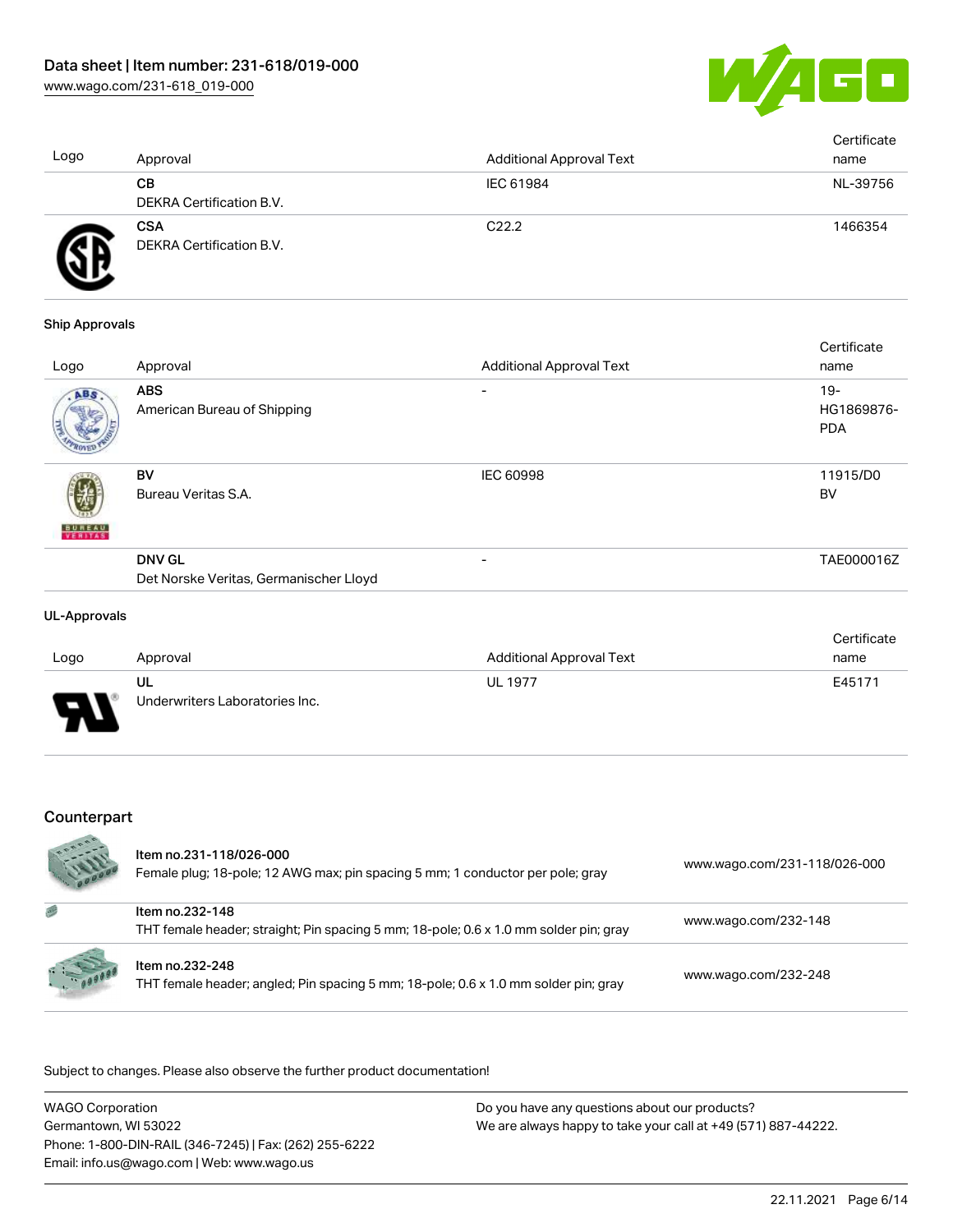

## Optional accessories

| Operating tool |                                                                                                                  |                      |
|----------------|------------------------------------------------------------------------------------------------------------------|----------------------|
|                |                                                                                                                  |                      |
|                | Item no.: 209-130<br>Operating tool; suitable for 264, 280 and 281 Series; 1-way; of insulating material; white  | www.wago.com/209-130 |
|                | Item no.: 209-132<br>Operating tool; for connecting comb-style jumper bar; 2-way; of insulating material         | www.wago.com/209-132 |
|                | Item no.: 231-159<br>Operating tool; natural                                                                     | www.wago.com/231-159 |
|                | Item no.: 210-250<br>Operating tool; for MCS MINI & MIDI with CAGE CLAMP® connection; red                        | www.wago.com/210-250 |
|                | Item no.: 231-231<br>Combination operating tool; red                                                             | www.wago.com/231-231 |
|                | Item no.: 210-657<br>Operating tool; Blade: 3.5 x 0.5 mm; with a partially insulated shaft; short; multicoloured | www.wago.com/210-657 |
|                | Item no.: 210-720<br>Operating tool; Blade: 3.5 x 0.5 mm; with a partially insulated shaft; multicoloured        | www.wago.com/210-720 |
|                | Item no.: 231-131<br>Operating tool; made of insulating material; 1-way; loose; white                            | www.wago.com/231-131 |
|                | Item no.: 231-291<br>Operating tool; made of insulating material; 1-way; loose; red                              | www.wago.com/231-291 |
|                | Item no.: 280-432<br>Operating tool; made of insulating material; 2-way; white                                   | www.wago.com/280-432 |
|                | Item no.: 280-434<br>Operating tool; made of insulating material; 4-way                                          | www.wago.com/280-434 |
|                | Item no.: 280-437<br>Operating tool; made of insulating material; 7-way                                          | www.wago.com/280-437 |
|                | Item no.: 280-440<br>Operating tool; made of insulating material; 10-way                                         | www.wago.com/280-440 |
|                | Item no.: 280-435<br>Operating tool; made of insulating material; 5-way; gray                                    | www.wago.com/280-435 |
|                | Item no.: 280-436<br>Operating tool; made of insulating material; 6-way                                          | www.wago.com/280-436 |
|                |                                                                                                                  |                      |

Subject to changes. Please also observe the further product documentation!

| <b>WAGO Corporation</b>                                | Do you have any questions about our products?                 |
|--------------------------------------------------------|---------------------------------------------------------------|
| Germantown, WI 53022                                   | We are always happy to take your call at +49 (571) 887-44222. |
| Phone: 1-800-DIN-RAIL (346-7245)   Fax: (262) 255-6222 |                                                               |
| Email: info.us@wago.com   Web: www.wago.us             |                                                               |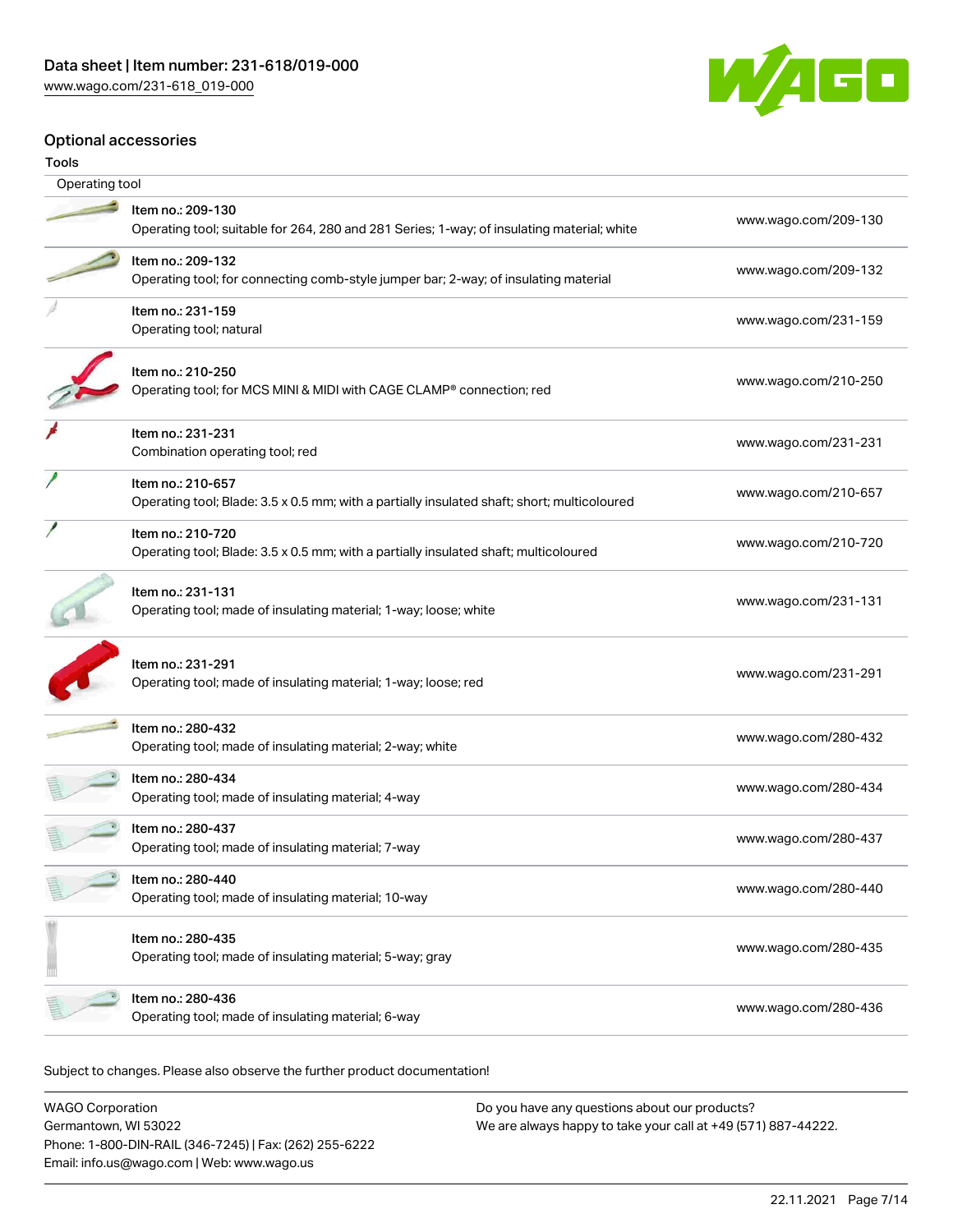[www.wago.com/231-618\\_019-000](http://www.wago.com/231-618_019-000)



|                      | Item no.: 280-438<br>Operating tool; made of insulating material; 8-way                                                                                                                         | www.wago.com/280-438             |
|----------------------|-------------------------------------------------------------------------------------------------------------------------------------------------------------------------------------------------|----------------------------------|
|                      | Item no.: 280-433<br>Operating tool; made of insulating material; 3-way                                                                                                                         | www.wago.com/280-433             |
| Jumpers              |                                                                                                                                                                                                 |                                  |
| Jumper               |                                                                                                                                                                                                 |                                  |
|                      | Item no.: 231-905<br>Jumper; for conductor entry; 5-way; insulated; gray                                                                                                                        | www.wago.com/231-905             |
|                      | Item no.: 231-903<br>Jumper; for conductor entry; 3-way; insulated; gray                                                                                                                        | www.wago.com/231-903             |
|                      | Item no.: 231-907<br>Jumper; for conductor entry; 7-way; insulated; gray                                                                                                                        | www.wago.com/231-907             |
|                      | ltem no.: 231-910<br>Jumper; for conductor entry; 10-way; insulated; gray                                                                                                                       | www.wago.com/231-910             |
|                      | Item no.: 231-902<br>Jumper; for conductor entry; 2-way; insulated; gray                                                                                                                        | www.wago.com/231-902             |
| Marking accessories  |                                                                                                                                                                                                 |                                  |
| Marking strip        |                                                                                                                                                                                                 |                                  |
|                      | Item no.: 210-331/500-103                                                                                                                                                                       |                                  |
|                      | Marking strips; as a DIN A4 sheet; MARKED; 1-12 (300x); Height of marker strip: 2.3 mm/0.091 in; Strip<br>length 182 mm; Horizontal marking; Self-adhesive; white                               | www.wago.com/210-331<br>/500-103 |
|                      | Item no.: 210-331/500-104<br>Marking strips; as a DIN A4 sheet; MARKED; 13-24 (300x); Height of marker strip: 2.3 mm/0.091 in; Strip<br>length 182 mm; Horizontal marking; Self-adhesive; white | www.wago.com/210-331<br>/500-104 |
|                      | Item no.: 210-332/500-202<br>Marking strips; as a DIN A4 sheet; MARKED; 1-16 (160x); Height of marker strip: 3 mm; Strip length 182<br>mm; Horizontal marking; Self-adhesive; white             | www.wago.com/210-332<br>/500-202 |
|                      | Item no.: 210-332/500-206<br>Marking strips; as a DIN A4 sheet; MARKED; 33-48 (160x); Height of marker strip: 3 mm; Strip length<br>182 mm; Horizontal marking; Self-adhesive; white            | www.wago.com/210-332<br>/500-206 |
|                      | Item no.: 210-332/500-205<br>Marking strips; as a DIN A4 sheet; MARKED; 1-32 (80x); Height of marker strip: 3 mm; Strip length 182<br>mm; Horizontal marking; Self-adhesive; white              | www.wago.com/210-332<br>/500-205 |
|                      | Item no.: 210-332/500-204<br>Marking strips; as a DIN A4 sheet; MARKED; 17-32 (160x); Height of marker strip: 3 mm; Strip length<br>182 mm; Horizontal marking; Self-adhesive; white            | www.wago.com/210-332<br>/500-204 |
| Mounting             |                                                                                                                                                                                                 |                                  |
| Mounting accessories |                                                                                                                                                                                                 |                                  |

Subject to changes. Please also observe the further product documentation!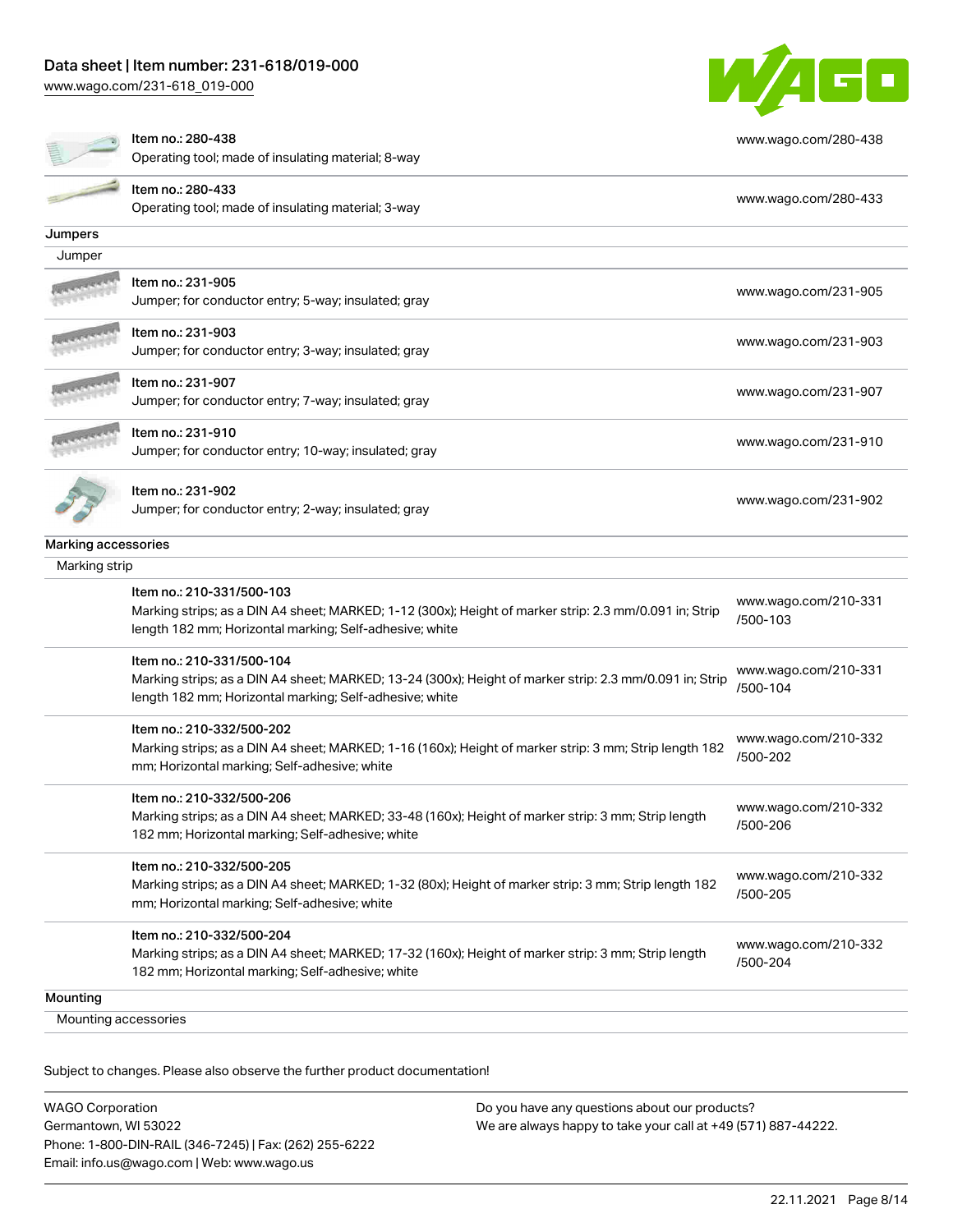[www.wago.com/231-618\\_019-000](http://www.wago.com/231-618_019-000)



[www.wago.com/209-147](http://www.wago.com/209-147)

Item no.: 209-147 Self-tapping screw

Item no.: 231-194



Self-tapping screw; B 2.2x13, fixing hole 1.8 mm Ø [www.wago.com/231-194](http://www.wago.com/231-194) Item no.: 231-195 Nettrition: 231-195<br>Screw with nut; M2x12; for fixing element [www.wago.com/231-195](http://www.wago.com/231-195)

Item no.: 231-295 Neth Holl 231-233<br>Screw with nut [www.wago.com/231-295](http://www.wago.com/231-295)

| errules |
|---------|
| .rrı    |

| Ferrule       |                                                                                                                                                                                    |                      |
|---------------|------------------------------------------------------------------------------------------------------------------------------------------------------------------------------------|----------------------|
|               | Item no.: 216-101<br>Ferrule; Sleeve for 0.5 mm <sup>2</sup> / AWG 22; uninsulated; electro-tin plated; silver-colored                                                             | www.wago.com/216-101 |
|               | Item no.: 216-104<br>Ferrule; Sleeve for 1.5 mm <sup>2</sup> / AWG 16; uninsulated; electro-tin plated; silver-colored                                                             | www.wago.com/216-104 |
|               | Item no.: 216-106<br>Ferrule; Sleeve for 2.5 mm <sup>2</sup> / AWG 14; uninsulated; electro-tin plated; silver-colored                                                             | www.wago.com/216-106 |
|               | Item no.: 216-102<br>Ferrule; Sleeve for 0.75 mm <sup>2</sup> / AWG 20; uninsulated; electro-tin plated; silver-colored                                                            | www.wago.com/216-102 |
|               | Item no.: 216-103<br>Ferrule; Sleeve for 1 mm <sup>2</sup> / AWG 18; uninsulated; electro-tin plated                                                                               | www.wago.com/216-103 |
|               | Item no.: 216-123<br>Ferrule; Sleeve for 1 mm <sup>2</sup> / AWG 18; uninsulated; electro-tin plated; silver-colored                                                               | www.wago.com/216-123 |
|               | Item no.: 216-122<br>Ferrule; Sleeve for 0.75 mm <sup>2</sup> / AWG 20; uninsulated; electro-tin plated; silver-colored                                                            | www.wago.com/216-122 |
| I.            | Item no.: 216-124<br>Ferrule; Sleeve for 1.5 mm <sup>2</sup> / AWG 16; uninsulated; electro-tin plated                                                                             | www.wago.com/216-124 |
|               | Item no.: 216-142<br>Ferrule; Sleeve for 0.75 mm <sup>2</sup> / 18 AWG; uninsulated; electro-tin plated; electrolytic copper; gastight<br>crimped; acc. to DIN 46228, Part 1/08.92 | www.wago.com/216-142 |
|               | Item no.: 216-132<br>Ferrule; Sleeve for 0.34 mm <sup>2</sup> / AWG 24; uninsulated; electro-tin plated                                                                            | www.wago.com/216-132 |
| $\frac{1}{2}$ | Item no.: 216-121<br>Ferrule; Sleeve for 0.5 mm <sup>2</sup> / AWG 22; uninsulated; electro-tin plated; silver-colored                                                             | www.wago.com/216-121 |
|               | Item no.: 216-143<br>Ferrule; Sleeve for 1 mm <sup>2</sup> / AWG 18; uninsulated; electro-tin plated; electrolytic copper; gastight<br>crimped; acc. to DIN 46228, Part 1/08.92    | www.wago.com/216-143 |
|               | Item no.: 216-131<br>Ferrule; Sleeve for 0.25 mm <sup>2</sup> / AWG 24; uninsulated; electro-tin plated; silver-colored                                                            | www.wago.com/216-131 |
|               |                                                                                                                                                                                    |                      |

Subject to changes. Please also observe the further product documentation!

WAGO Corporation Germantown, WI 53022 Phone: 1-800-DIN-RAIL (346-7245) | Fax: (262) 255-6222 Email: info.us@wago.com | Web: www.wago.us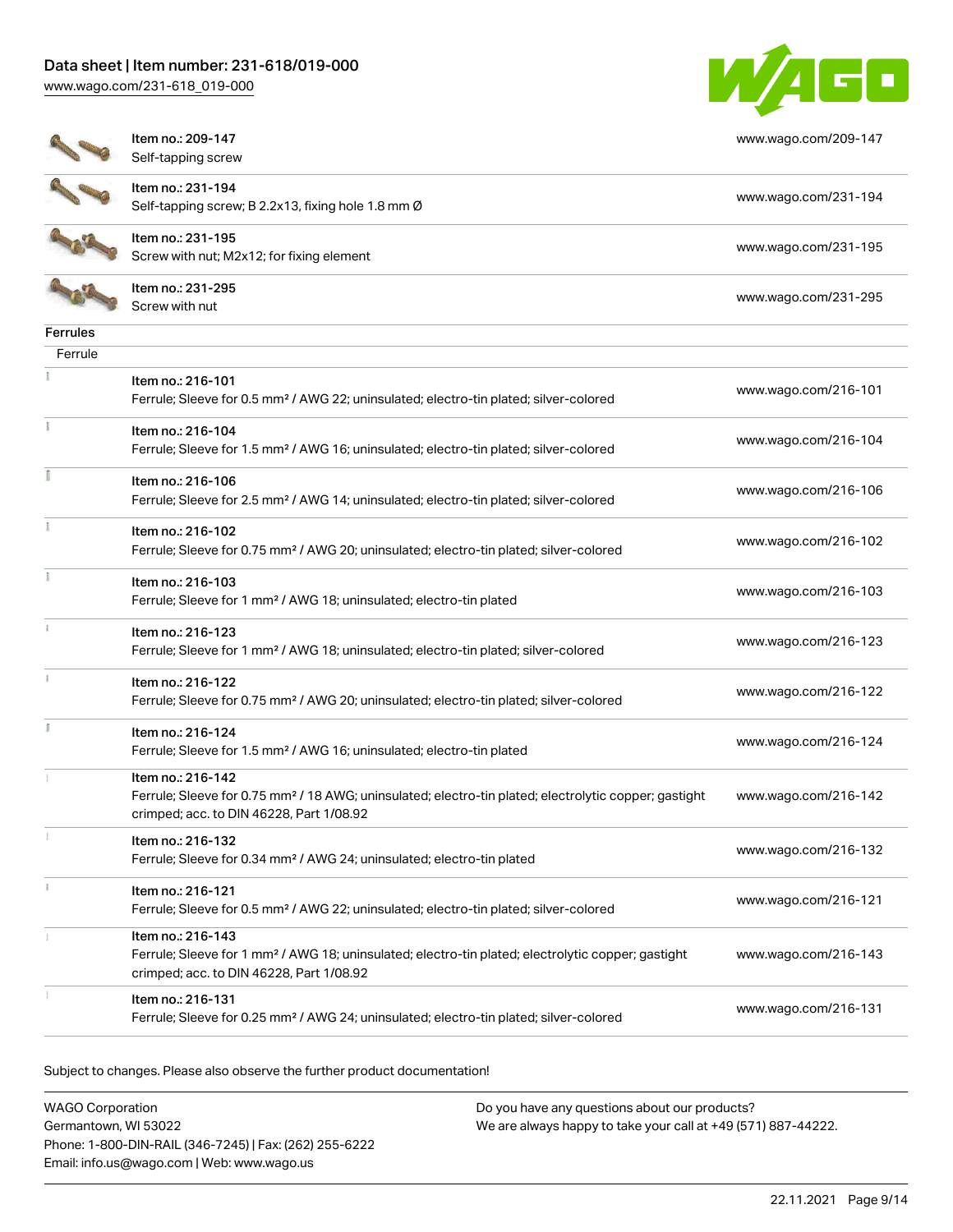## Data sheet | Item number: 231-618/019-000

[www.wago.com/231-618\\_019-000](http://www.wago.com/231-618_019-000)



|   | Item no.: 216-141<br>Ferrule; Sleeve for 0.5 mm <sup>2</sup> / 20 AWG; uninsulated; electro-tin plated; electrolytic copper; gastight<br>crimped; acc. to DIN 46228, Part 1/08.92                       | www.wago.com/216-141 |
|---|---------------------------------------------------------------------------------------------------------------------------------------------------------------------------------------------------------|----------------------|
| x | Item no.: 216-152<br>Ferrule; Sleeve for 0.34 mm <sup>2</sup> / AWG 24; uninsulated; electro-tin plated                                                                                                 | www.wago.com/216-152 |
|   | Item no.: 216-203<br>Ferrule; Sleeve for 1 mm <sup>2</sup> / AWG 18; insulated; electro-tin plated; red                                                                                                 | www.wago.com/216-203 |
|   | Item no.: 216-202<br>Ferrule; Sleeve for 0.75 mm <sup>2</sup> / 18 AWG; insulated; electro-tin plated; gray                                                                                             | www.wago.com/216-202 |
|   | Item no.: 216-151<br>Ferrule; Sleeve for 0.25 mm <sup>2</sup> / AWG 24; uninsulated; electro-tin plated                                                                                                 | www.wago.com/216-151 |
| ı | Item no.: 216-204<br>Ferrule; Sleeve for 1.5 mm <sup>2</sup> / AWG 16; insulated; electro-tin plated; black                                                                                             | www.wago.com/216-204 |
|   | Item no.: 216-144<br>Ferrule; Sleeve for 1.5 mm <sup>2</sup> / AWG 16; uninsulated; electro-tin plated; electrolytic copper; gastight<br>crimped; acc. to DIN 46228, Part 1/08.92; silver-colored       | www.wago.com/216-144 |
|   | Item no.: 216-201<br>Ferrule; Sleeve for 0.5 mm <sup>2</sup> / 20 AWG; insulated; electro-tin plated; white                                                                                             | www.wago.com/216-201 |
|   | Item no.: 216-223<br>Ferrule; Sleeve for 1 mm <sup>2</sup> / AWG 18; insulated; electro-tin plated; red                                                                                                 | www.wago.com/216-223 |
|   | Item no.: 216-241<br>Ferrule; Sleeve for 0.5 mm <sup>2</sup> / 20 AWG; insulated; electro-tin plated; electrolytic copper; gastight<br>crimped; acc. to DIN 46228, Part 4/09.90; white                  | www.wago.com/216-241 |
|   | Item no.: 216-242<br>Ferrule; Sleeve for 0.75 mm <sup>2</sup> / 18 AWG; insulated; electro-tin plated; electrolytic copper; gastight<br>crimped; acc. to DIN 46228, Part 4/09.90; gray                  | www.wago.com/216-242 |
|   | Item no.: 216-222<br>Ferrule; Sleeve for 0.75 mm <sup>2</sup> / 18 AWG; insulated; electro-tin plated; gray                                                                                             | www.wago.com/216-222 |
|   | Item no.: 216-221<br>Ferrule; Sleeve for 0.5 mm <sup>2</sup> / 20 AWG; insulated; electro-tin plated; white                                                                                             | www.wago.com/216-221 |
|   | Item no.: 216-224<br>Ferrule; Sleeve for 1.5 mm <sup>2</sup> / AWG 16; insulated; electro-tin plated; black                                                                                             | www.wago.com/216-224 |
|   | Item no.: 216-243<br>Ferrule; Sleeve for 1 mm <sup>2</sup> / AWG 18; insulated; electro-tin plated; electrolytic copper; gastight crimped; www.wago.com/216-243<br>acc. to DIN 46228, Part 4/09.90; red |                      |
| 1 | Item no.: 216-244<br>Ferrule; Sleeve for 1.5 mm <sup>2</sup> / AWG 16; insulated; electro-tin plated; electrolytic copper; gastight<br>crimped; acc. to DIN 46228, Part 4/09.90; black                  | www.wago.com/216-244 |
|   | Item no.: 216-263<br>Ferrule; Sleeve for 1 mm <sup>2</sup> / AWG 18; insulated; electro-tin plated; electrolytic copper; gastight crimped; www.wago.com/216-263<br>acc. to DIN 46228, Part 4/09.90; red |                      |

Subject to changes. Please also observe the further product documentation!

WAGO Corporation Germantown, WI 53022 Phone: 1-800-DIN-RAIL (346-7245) | Fax: (262) 255-6222 Email: info.us@wago.com | Web: www.wago.us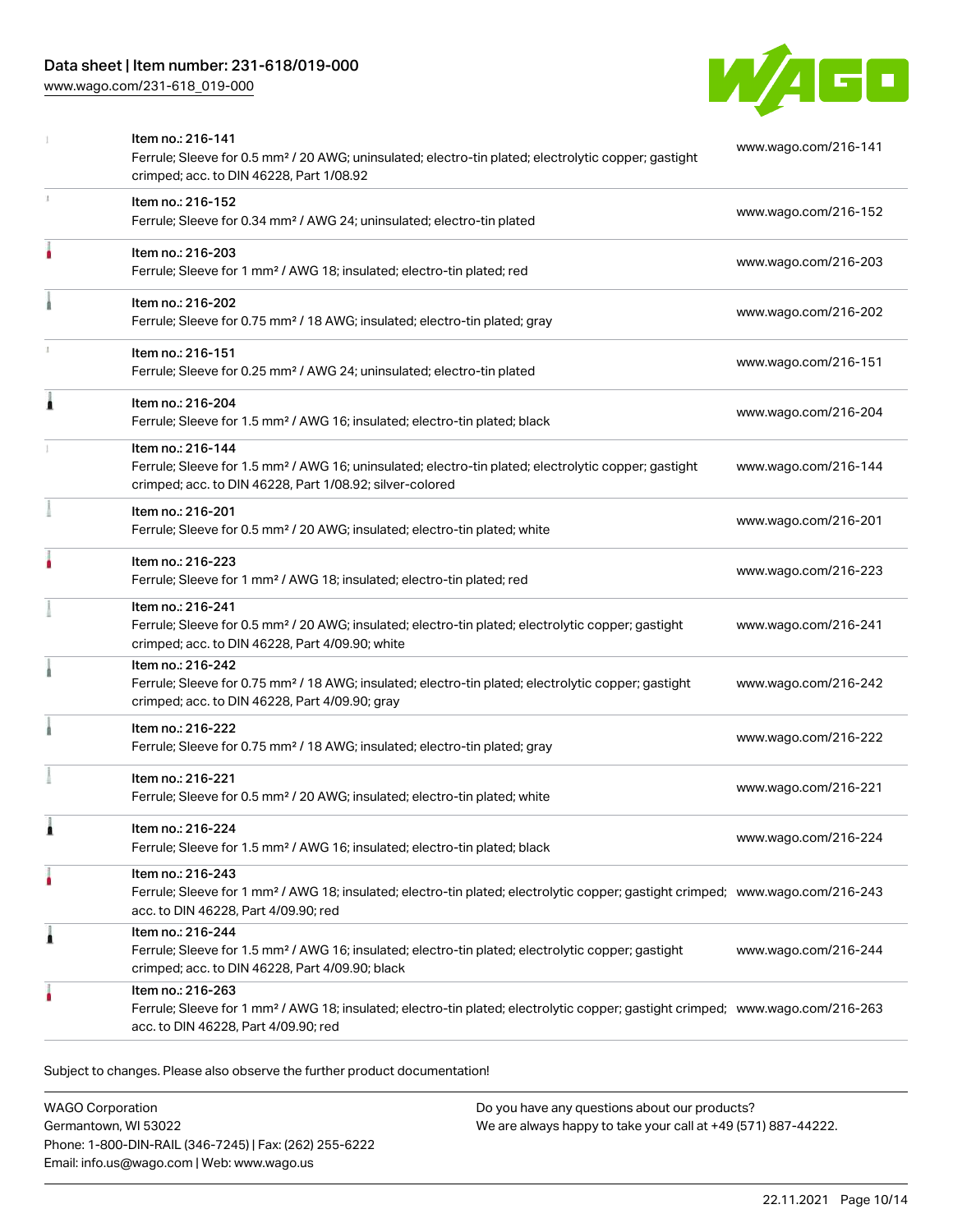# Data sheet | Item number: 231-618/019-000

[www.wago.com/231-618\\_019-000](http://www.wago.com/231-618_019-000)



|                     | Item no.: 216-264<br>Ferrule; Sleeve for 1.5 mm <sup>2</sup> / AWG 16; insulated; electro-tin plated; electrolytic copper; gastight<br>crimped; acc. to DIN 46228, Part 4/09.90; black | www.wago.com/216-264 |  |
|---------------------|----------------------------------------------------------------------------------------------------------------------------------------------------------------------------------------|----------------------|--|
| ٨                   | Item no.: 216-284<br>Ferrule; Sleeve for 1.5 mm <sup>2</sup> / AWG 16; insulated; electro-tin plated; electrolytic copper; gastight<br>crimped; acc. to DIN 46228, Part 4/09.90; black | www.wago.com/216-284 |  |
|                     | Item no.: 216-262<br>Ferrule; Sleeve for 0.75 mm <sup>2</sup> / 18 AWG; insulated; electro-tin plated; electrolytic copper; gastight<br>crimped; acc. to DIN 46228, Part 4/09.90; gray | www.wago.com/216-262 |  |
|                     | Item no.: 216-301<br>Ferrule; Sleeve for 0.25 mm <sup>2</sup> / AWG 24; insulated; electro-tin plated; yellow                                                                          | www.wago.com/216-301 |  |
|                     | Item no.: 216-321<br>Ferrule; Sleeve for 0.25 mm <sup>2</sup> / AWG 24; insulated; electro-tin plated; yellow                                                                          | www.wago.com/216-321 |  |
|                     | Item no.: 216-322<br>Ferrule; Sleeve for 0.34 mm <sup>2</sup> / 22 AWG; insulated; electro-tin plated; green                                                                           | www.wago.com/216-322 |  |
|                     | Item no.: 216-302<br>Ferrule; Sleeve for 0.34 mm <sup>2</sup> / 22 AWG; insulated; electro-tin plated; light turquoise                                                                 | www.wago.com/216-302 |  |
| Cover               |                                                                                                                                                                                        |                      |  |
| Cover               |                                                                                                                                                                                        |                      |  |
|                     | Item no.: 231-668<br>Lockout caps; for covering unused clamping units; gray                                                                                                            | www.wago.com/231-668 |  |
| Insulations stops   |                                                                                                                                                                                        |                      |  |
| Insulation stop     |                                                                                                                                                                                        |                      |  |
|                     | Item no.: 231-672<br>Insulation stop; 0.75 - 1 mm <sup>2</sup> ; dark gray                                                                                                             | www.wago.com/231-672 |  |
|                     | Item no.: 231-670<br>Insulation stop; 0.08-0.2 mm <sup>2</sup> / 0.2 mm <sup>2</sup> "s"; white                                                                                        | www.wago.com/231-670 |  |
| <b>CARD</b><br>LLEE | Item no.: 231-671<br>Insulation stop; 0.25 - 0.5 mm <sup>2</sup> ; light gray                                                                                                          | www.wago.com/231-671 |  |
| Coding              |                                                                                                                                                                                        |                      |  |
| Coding              |                                                                                                                                                                                        |                      |  |
|                     | Item no.: 231-129<br>Coding key; snap-on type; light gray                                                                                                                              | www.wago.com/231-129 |  |

# Downloads Documentation

Subject to changes. Please also observe the further product documentation!

WAGO Corporation Germantown, WI 53022 Phone: 1-800-DIN-RAIL (346-7245) | Fax: (262) 255-6222 Email: info.us@wago.com | Web: www.wago.us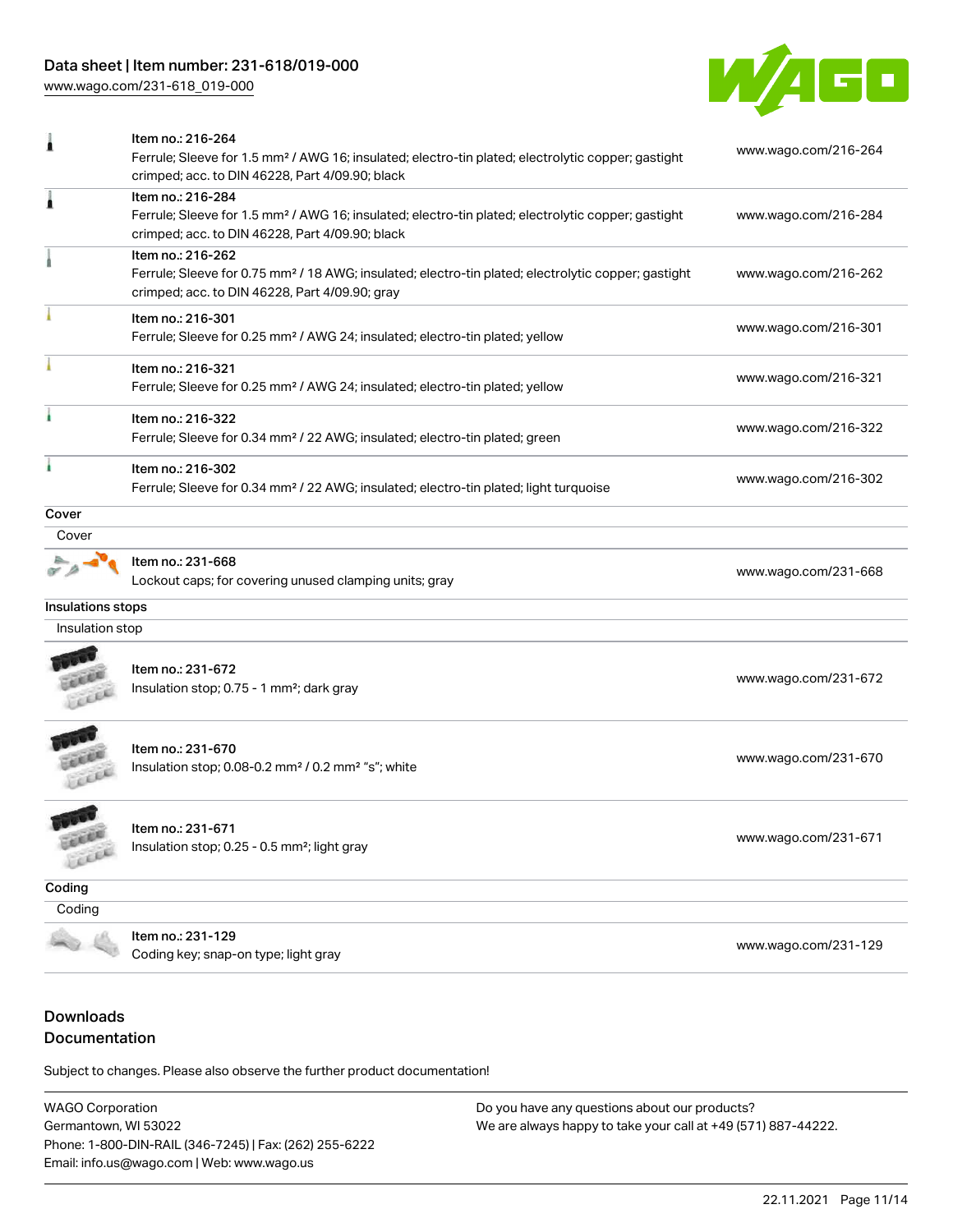

| <b>Additional Information</b>                                                                                                             |            |               |          |
|-------------------------------------------------------------------------------------------------------------------------------------------|------------|---------------|----------|
| Technical explanations                                                                                                                    | 2019 Apr 3 | pdf<br>2.0 MB | Download |
|                                                                                                                                           |            |               |          |
| <b>CAD files</b>                                                                                                                          |            |               |          |
| <b>CAE</b> data                                                                                                                           |            |               |          |
| EPLAN Data Portal 231-618/019-000                                                                                                         |            | <b>URL</b>    | Download |
| ZUKEN Portal 231-618/019-000                                                                                                              |            | <b>URL</b>    | Download |
| EPLAN Data Portal 231-618/019-000                                                                                                         |            | <b>URL</b>    | Download |
| CAD data                                                                                                                                  |            |               |          |
| 2D/3D Models 231-618/019-000                                                                                                              |            | <b>URL</b>    | Download |
| <b>Environmental Product Compliance</b>                                                                                                   |            |               |          |
| <b>Compliance Search</b>                                                                                                                  |            |               |          |
| Environmental Product Compliance 231-618/019-000                                                                                          |            | <b>URL</b>    | Download |
| 1-conductor male connector; CAGE CLAMP®; 2.5 mm <sup>2</sup> ; Pin spacing 5 mm; 18-pole;<br>clamping collar; 2,50 mm <sup>2</sup> ; gray |            |               |          |

## Installation Notes



Inserting a conductor via 3.5 mm screwdriver – CAGE CLAMP® actuation parallel to conductor entry.



Inserting a conductor via 3.5 mm screwdriver – CAGE CLAMP® actuation perpendicular to conductor entry.



Inserting a conductor into CAGE CLAMP® unit via operating lever (231-291).

Subject to changes. Please also observe the further product documentation!

WAGO Corporation Germantown, WI 53022 Phone: 1-800-DIN-RAIL (346-7245) | Fax: (262) 255-6222 Email: info.us@wago.com | Web: www.wago.us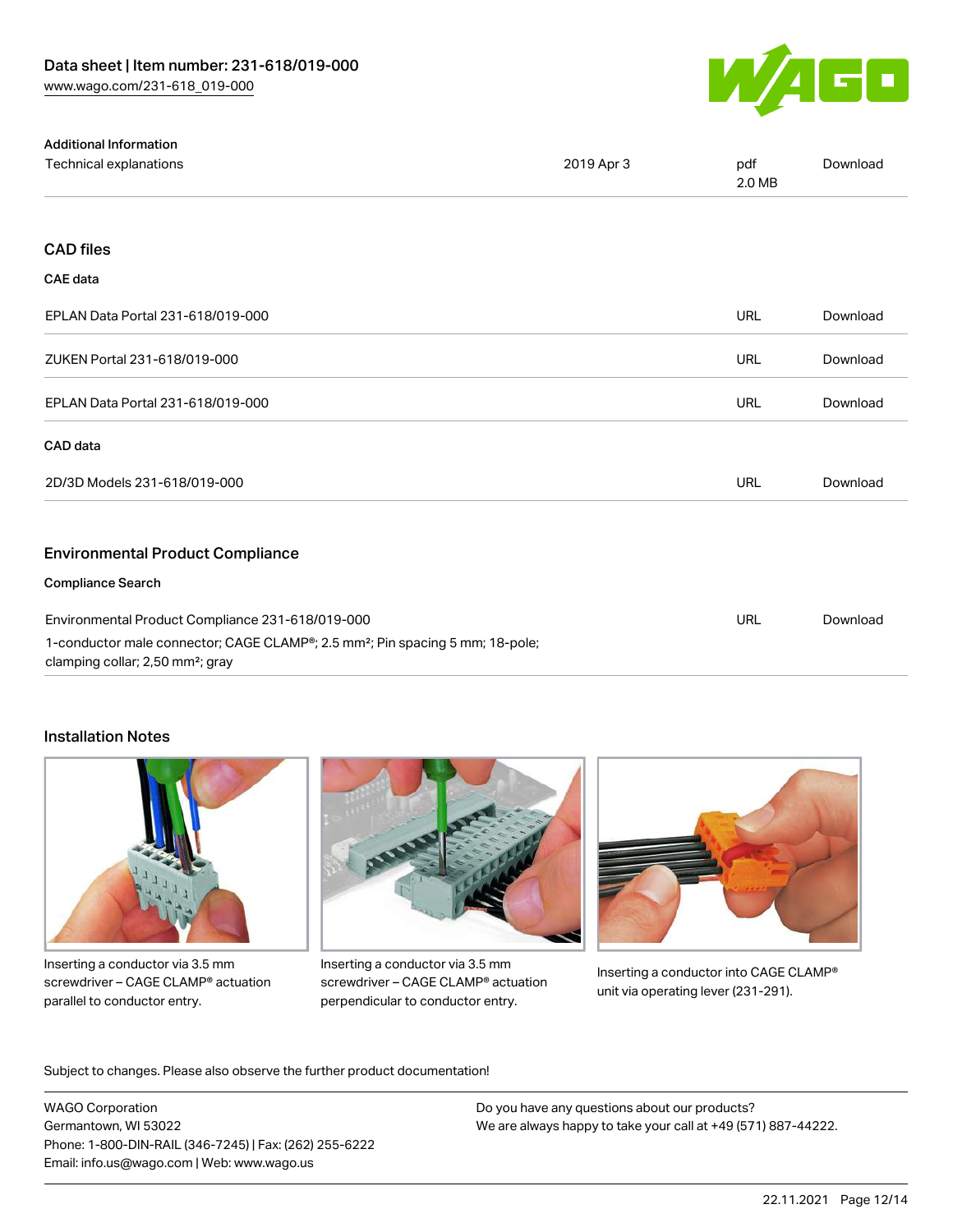



Inserting a conductor via operating tool.

Coding



Coding a male header – fitting coding key(s).



Testing – female connector with CAGE CLAMP®

Integrated test ports for testing perpendicular to conductor entry via 2 or 2.3 mm Ø test plug

#### Installation

Subject to changes. Please also observe the further product documentation!

WAGO Corporation Germantown, WI 53022 Phone: 1-800-DIN-RAIL (346-7245) | Fax: (262) 255-6222 Email: info.us@wago.com | Web: www.wago.us